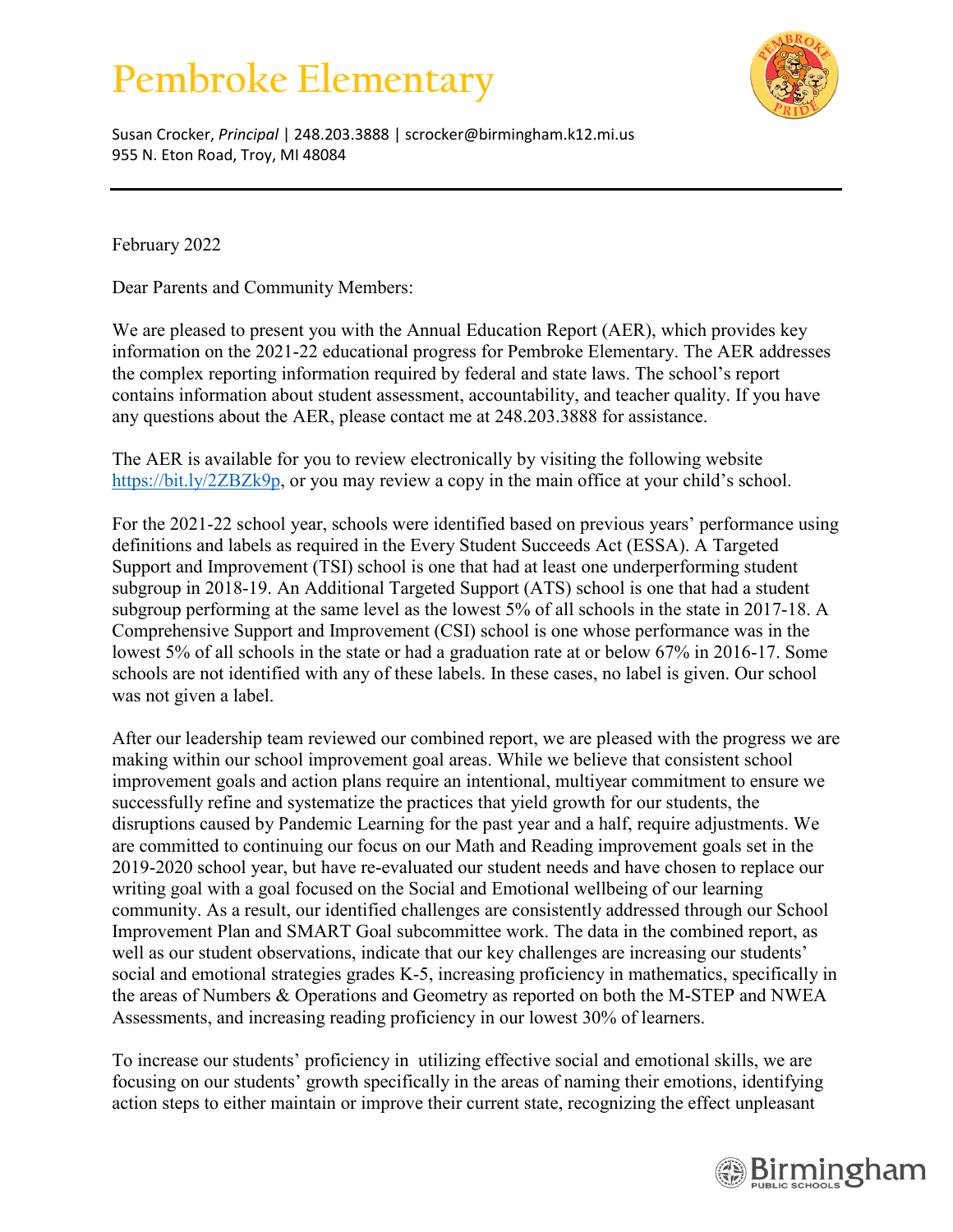emotions have on our bodies and strategies to help respond productively in the moment. After analyzing our student needs, our entire school is focused on these areas. This year we are facilitating staff training in, and implementation of, key components of Marc Brackett's RULER approach, out of Yale University. Our progress on this goal will be measured through observations of classroom teachers and support staff integrating routines to support student learning, such as Classroom Charters, Mood Meters and Mata-Moments. Each teacher is working with grade level teams, as well as our Counselor and Social Worker, to provide multiple opportunities for students to engage in lessons, routines and conversations that will strengthen both their understanding and implementation of strategies to improve their social and emotional wellbeing.

We are pleased with the progress our students have demonstrated in both math journaling and engaging accountable talk/number talks. We will continue to incorporate the instructional strategies that have resulted in these improvements, while intensifying our efforts on practices aimed at increasing proficiency in the number and operations and geometry strands. These indicators will be measured by Northwest Evaluation Association math assessment and District common assessments. Some of the key initiatives implemented: Continued implementation of pre and post-assessments for each math unit, an intentional focus on Concrete, Representational, Abstract (CRA) methodologies, refined teaching practices required to provide differentiated learning experiences within math instruction and staff participation in a study of the book, *Building Thinking Classrooms in Mathematics: 14 Practices for Enhancing Math Learning*. Our collective goal is to build every child's procedural fluency through building a strong conceptual understanding.

In the fall of 2019 we increased our focus on readers who were below grade level expectations. We spent time as an intervention team reviewing the student data and discussing teaching practices K-5. As a result, our staff identified professional learning and instructional needs in both Guided Reading 3-5 and Phonics/Phonemic Awareness K-2. In order to address these identified needs, all ELA teachers engaged in building-level professional learning focused on Phonics/Phonemic Awareness and Guided Reading. As a team, we chose to extend the District level guided reading work that was provided K-2 teachers during the 2018-2019 school year. We began building level professional learning designed for our 3-5 teachers to participate in Guided Reading Labs, and our K-2 teachers began to engage in learning labs focused on our new phonics units of study. Our Reading Specialists designed and began facilitating a blend of textbased learning sessions and lab classroom experiences. The plan was for these teams to meet multiple times throughout the year and develop the structures needed to, not only provide teachers the ability to meet consistently with their guided reading groups, but also provide the support needed to implement intentional phonics/phonemic awareness instruction designed to promote the transfer of learned skills across all reading and writing tasks. While this plan was progressing nicely, March 2020 changed our trajectory and demanded we shift our focus quickly and often. This resulted in these PD plans being suspended. As a staff, we have dedicated 2021- 2022 to reflecting, revising and renewing our goals and have refocused on increasing teacher certainty in the facilitation of these groups/lessons, increasing our small group instruction for all students and providing targeted, in-class interventions for those who struggle with reading. Through this work, we will improve our reading instruction for all.

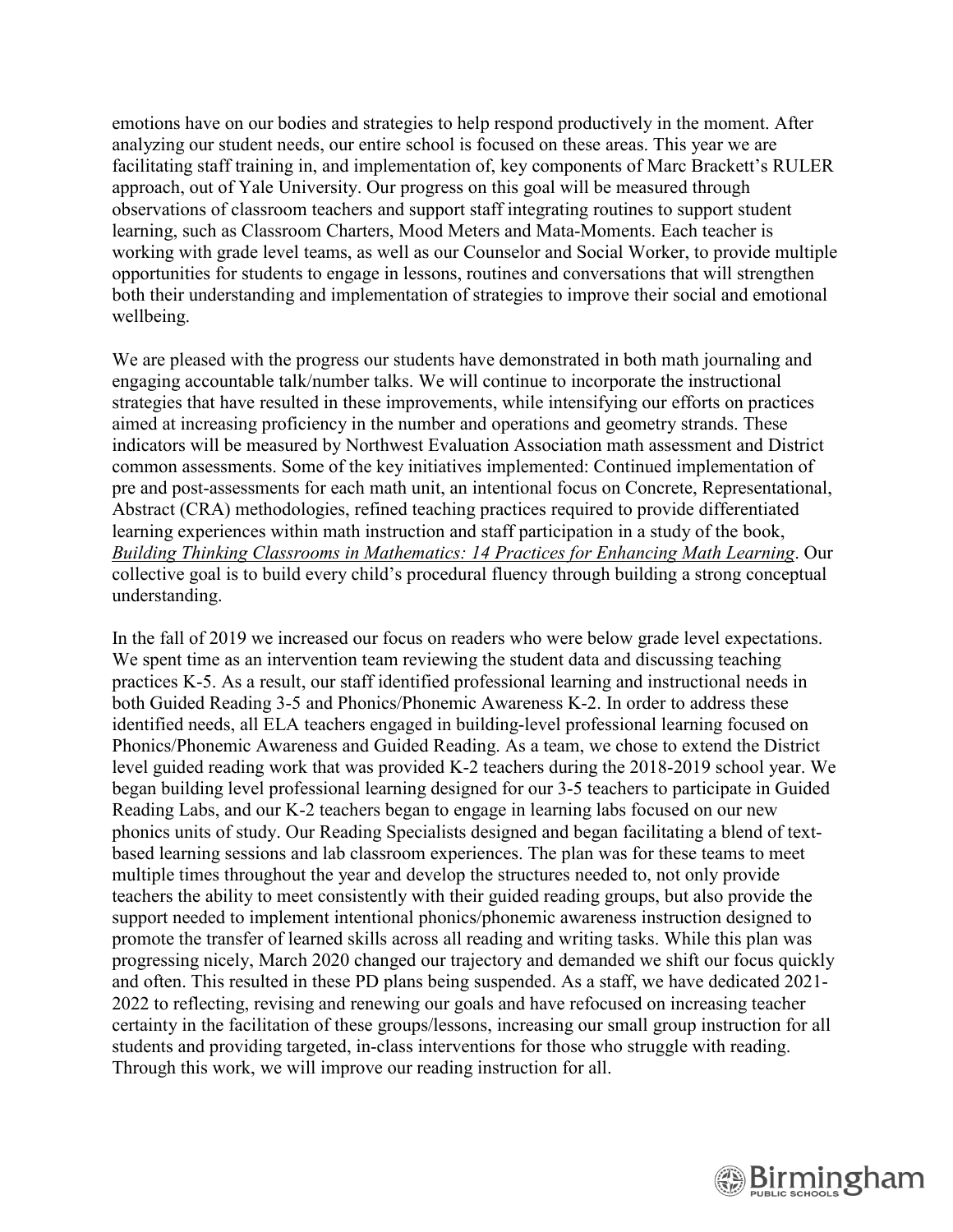Finally, as we continue to face the challenge providing excellent opportunities for all, we are committed to ensuring that all students are provided with the support and enrichment needed to learn and grow. We will continue to not only focus on the workshop model for reading, writing and mathematics, but also on providing all children the opportunity to explore, discuss, support and share their thinking across all content areas. In addition, we offer enrichment opportunities for students to extend their learning with STEAM Classes for 1<sup>st</sup> graders, 5th grade Band and Orchestra, 4/5 Honors Choir, accelerated math opportunities within the classroom, Book Clubs, Battle of the Books and Science Olympiad. We are committed to working collaboratively to meet the diverse needs of all of our learners.

State law requires that we also report additional information:

- 1. Birmingham Public Schools is a closed district, which means that families must live within the district to be placed at a neighborhood school. Tuition-based programs are available for out-of-district families interested in attending our district.
- 2. Pembroke continues to strive for improvement. Our School Improvement Plan consists of three primary goals. The staff is focused on providing excellent learning opportunities, which challenge and inspire all students. During our fall of 2021 School Improvement Retreat, we analyzed our student achievement data and recommitted to our preceeding years' school improvement goals in the area Mathematics and Reading, and chose to suspend our previous writing goal in order to focus on the Social and Emotional Learning needs of our students. At this retreat, we updated our achievement data and reflected on the past 5-years professional development. We then discussed the impact the Pandemic has had on our improvement progress and timelines, identified the effects it had on the key initiatives and training that we had planned for the 2019-2020 school year, and have committed to renewing the work we had begun in the fall of 2019. As a result, we continue the work of shifting our professional development and classroom practices to focus on CRA and Math Talk methodologies, K-2 Phonics Lessons, Early Intervention Phonemic Awareness lessons, 3-5 Guided Reading and targeted small group/1:1 interventions.. In addition, we have added a Social/Emotional Learning Goal in order to ensure staff and students are members of a learning community that provides for the whole child.

While there have certainly been many bumps and bends over the past 2 years, we have truly lived into the pillars of our Pembroke Purpose Statement: Critical Thinking, Creativity, Collaboration, Communication and Character, and have grown stronger as both a staff and a community as a result.

Since August of 2020, we have transitioned between virtual, hybrid and F2F learning formats multiple times. Therefore, we will be continuing the School Improvement plan we began in 2019- 2020, with the addition of our Social/Emotional Learning Goal, and considering 2021-2022 a continuation of our first year of the five-year cycle.

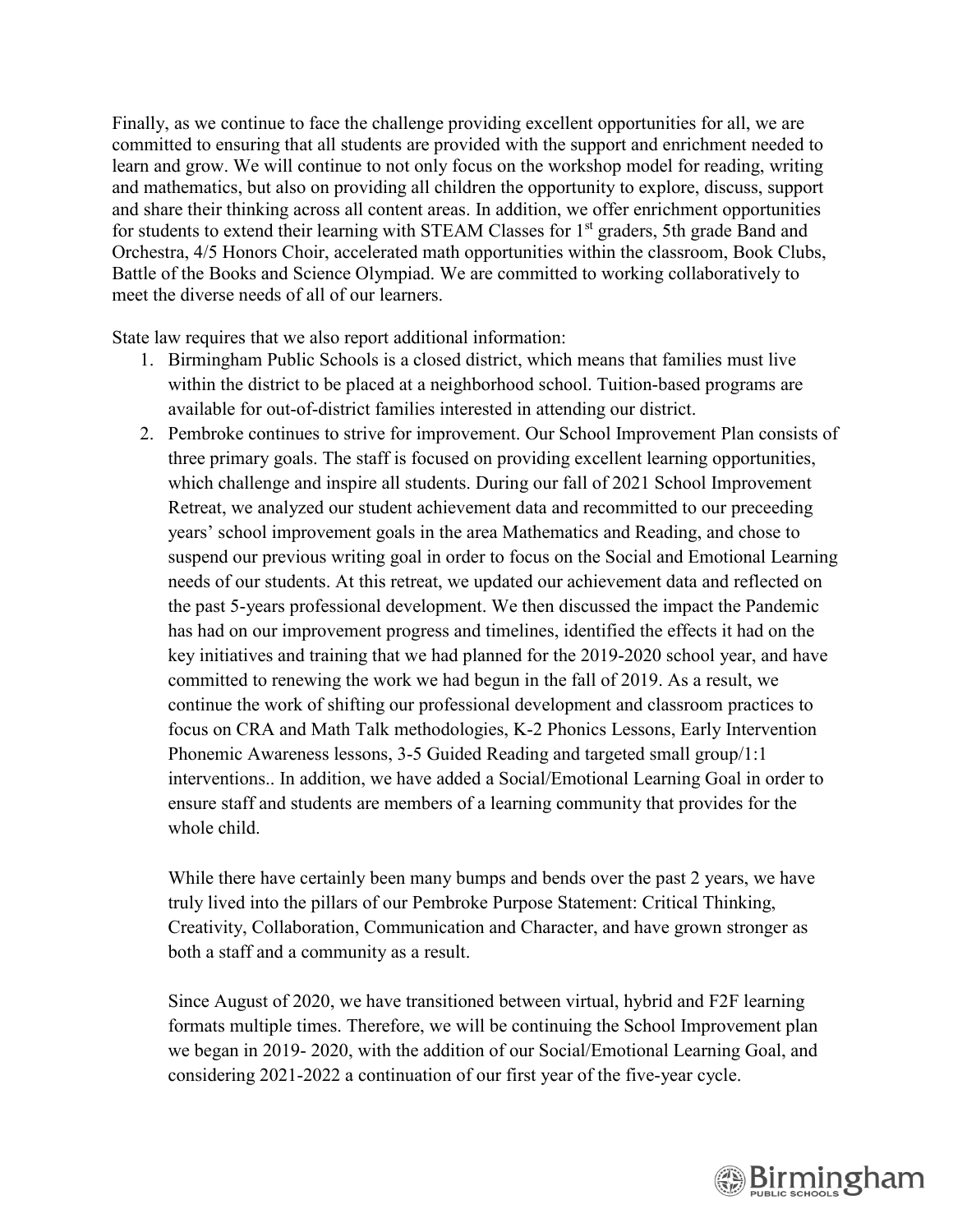- 3. BPS offers specialized schools to students within the district.
	- a. Birmingham Covington School is a 3-8 district-wide school of choice open to BPS students with a special emphasis on science and technology. Interested students may register to enroll. If there aren't enough spaces available, a lottery is held in January to select students for the upcoming school year.
	- b. Lincoln Street Alternative High School seeks to develop the unique talents of their students by providing them the opportunity to acquire the skills, knowledge, and attitude necessary to live successfully in a changing world. LSAHS provides a flexible learning environment in a family atmosphere that encourages student decision-making, critical thinking, understanding of and appreciation for individual and cultural differences, and good citizenship in our democratic society.
	- c. BPS partners with the International Academy to offer the International Baccalaureate program to high school students. Currently, the district holds 80 seats for interested students accepted into the program.
	- d. Oakland Schools Technical Campus Southeast is an extension of the high school program and provides nine educational clusters which are developed around broad occupational areas containing many different, but related, career training options for students.
- 4. BPS adheres to the Career and College Readiness academic standards and Michigan Merit Curriculum from the State of Michigan. Information on these can be found at http://tinyurl.com/MI-Standards. In addition, our district continues to work to fully align our K12 curriculum with state and national standards. As work progresses on these efforts, information will be made available to parents on our district website under the Teaching and Learning Department page.

|                            |             | <b>RIT Mean Score</b> |                 |       |       |       |
|----------------------------|-------------|-----------------------|-----------------|-------|-------|-------|
| <b>NWEA Reading</b>        | Year        | 1st                   | 2nd             | 3rd   | 4th   | 5th   |
| Pembroke                   | Spring 2021 | 181.4                 | 192.2           | 205.3 | 213.7 | 209.7 |
| Pembroke                   | Spring 2019 | 189.0                 | 197.8           | 205.9 | 211.5 | 215.1 |
| Pembroke                   | Spring 2018 | 190.4                 | 199.1           | 203.7 | 207.3 | 216.8 |
| <b>NWEA National Norms</b> | Spring 2020 | 171.4                 | 185.6           | 197.1 | 204.8 | 211   |
|                            |             |                       |                 |       |       |       |
|                            |             | <b>RIT Mean Score</b> |                 |       |       |       |
| <b>NWEA Math</b>           | Year        | 1st                   | 2 <sub>nd</sub> | 3rd   | 4th   | 5th   |
| Pembroke                   | Spring 2021 | 186.7                 | 204.9           | 205.3 | 216.3 | 230.2 |
| Pembroke                   | Spring 2019 | 194.1                 | 213.4           | 206.3 | 215.2 | 220.2 |
| Pembroke                   | Spring 2018 | 194.8                 | 202.1           | 208.6 | 210.9 | 222.6 |
| <b>NWEA National Norms</b> | Spring 2020 | 176.4                 | 189.4           | 201.1 | 210.5 | 218.8 |

5.